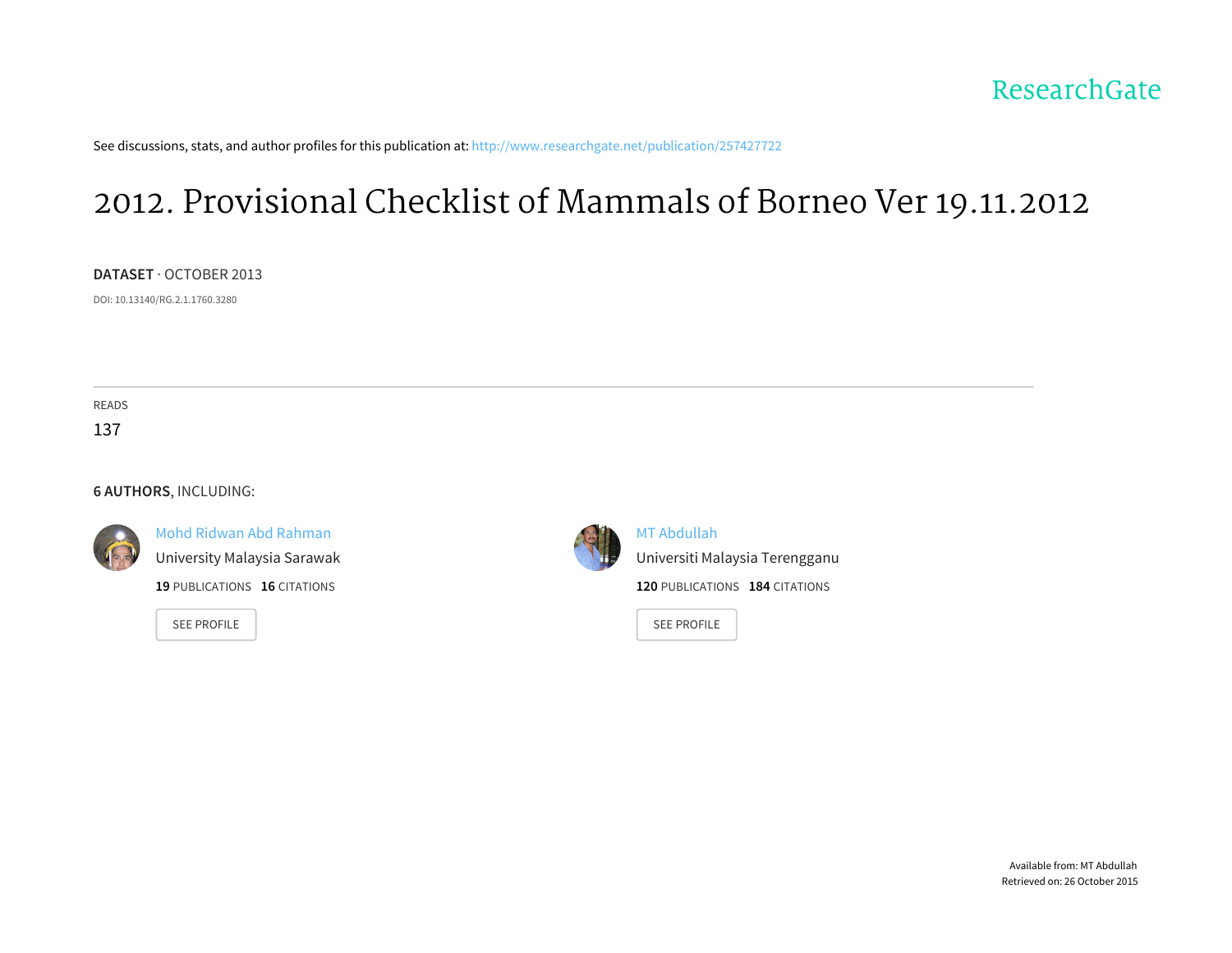## **Provisional Checklist of Mammals of Borneo**

### Compiled by

M.T. Abdullah & Mohd Isham Azhar

Department of Zoology Faculty of Resource Science and Technology Universiti Malaysia Sarawak 94300 Kota Samarahan, Sarawak Email: tabdulla@frst.unimas.my

| <b>No</b>   | <b>Order</b> | <b>Family</b>  | <b>Species</b>          | <b>English name</b>           | <b>Notes</b> |
|-------------|--------------|----------------|-------------------------|-------------------------------|--------------|
| 01.01.01.01 | Insectivora  | Erinaceidae    | Echinosorex gymnurus    | Moonrat                       |              |
| 01.01.02.02 | Insectivora  | Erinaceidae    | Hylomys suillus         | Lesser gymnure                |              |
| 01.02.03.03 | Insectivora  | Soricidae      | Suncus murinus          | House shrew                   |              |
| 01.02.03.04 | Insectivora  | Soricidae      | Suncus ater             | <b>Black shrew</b>            |              |
| 01.02.03.05 | Insectivora  | Soricidae      | Suncus etruscus         | Savi's pigmy shrew            |              |
| 01.02.04.06 | Insectivora  | Soricidae      | Crocidura monticola     | Sunda shrew                   |              |
|             |              |                |                         | South-east Asia white-toothed |              |
| 01.02.04.07 | Insectivora  | Soricidae      | Crocidura fuligino      | shrew                         |              |
| 01.02.05.08 | Insectivora  | Soricidae      | Chimarrogale himalayica | Himalayan water shrew         |              |
| 02.03.06.09 | Scandentia   | Tupaiidae      | Ptilocercus Iowii       | <b>Pentail treeshrew</b>      |              |
| 2.3.7.10    | Scandentia   | Tupaiidae      | Tupaia glis             | Common treeshrew              |              |
| 2.3.7.11    | Scandentia   | Tupaiidae      | Tupaia splendidula      | Ruddy treeshrew               |              |
| 2.3.7.12    | Scandentia   | Tupaiidae      | Tupaia montana          | Montain treeshrew             |              |
| 2.3.7.13    | Scandentia   | Tupaiidae      | Tupaia minor            | Lesser treeshrew              |              |
| 2.3.7.14    | Scandentia   | Tupaiidae      | Tupaia gracilis         | Slender treeshrew             |              |
| 2.3.7.15    | Scandentia   | Tupaiidae      | Tupaia picta            | Painted treeshrew             |              |
| 2.3.7.16    | Scandentia   | Tupaiidae      | Tupaia dorsails         | Striped treeshrew             |              |
| 2.3.7.17    | Scandentia   | Tupaiidae      | Tupaia tana             | Large treeshrew               |              |
| 2.3.8.18    | Scandentia   | Tupaiidae      | Dendrogale melanura     | Smooth-tailed treeshrew       |              |
| 03.04.09.19 | Dermoptera   | Cynocephalidae | Cynocephalus variegatus | Flying lemur                  |              |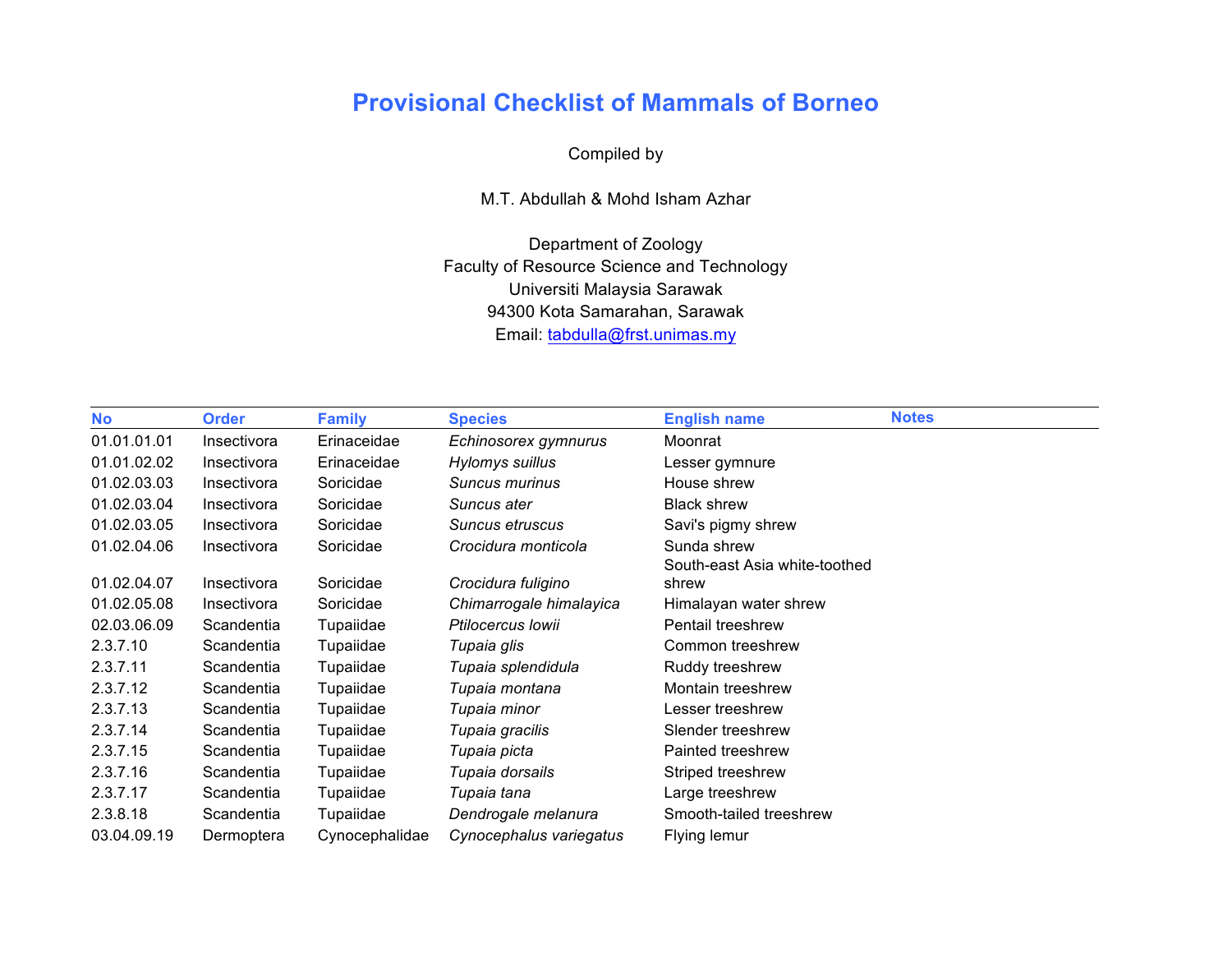| 04.05.10.20<br>4.5.10.21<br>4.5.11.22 | Chiroptera<br>Chiroptera<br>Chiroptera | Pteropodidae<br>Pteropodidae<br>Pteropodidae | Rousettus amplexicaudatus<br>Rousettus spinalatus<br>Pteropus vampyrus | Geoffroy's rousette<br>Bare-backed rousette<br>Large flying fox |                                            |
|---------------------------------------|----------------------------------------|----------------------------------------------|------------------------------------------------------------------------|-----------------------------------------------------------------|--------------------------------------------|
| 4.5.11.23                             | Chiroptera                             | Pteropodidae                                 | Pteropus hypomelanus                                                   | Island flying fox                                               | Abdullah (2003) more                       |
|                                       |                                        |                                              |                                                                        |                                                                 | than one species in this                   |
| 4.5.12.24                             | <b>Chiroptera</b>                      | <b>Pteropodidae</b>                          | <b>Cynopterus brachyotis L</b>                                         | <b>Large short-nosed fruit bat</b>                              | group.                                     |
| 4.5.12.25                             | <b>Chiroptera</b>                      | <b>Pteropodidae</b>                          | <b>Cynopterus brachyotis S</b>                                         | <b>Small short-nosed fruit bat</b>                              |                                            |
|                                       |                                        |                                              |                                                                        |                                                                 | Sumatra, Java, Borneo,                     |
| 4.5.12.26                             | Chiroptera                             | Pteropodidae                                 | Cynopterus minutus                                                     |                                                                 | Sulawesi (Simmons, 2005)                   |
| 4.5.12.27                             | Chiroptera                             | Pteropodidae                                 | Cynopterus sphinx                                                      | Greater short-nosed fruit bat                                   |                                            |
| 4.5.12.28                             | Chiroptera                             | Pteropodidae                                 | Cynopterus horsfieldi                                                  | Horsfield's fruit bat                                           |                                            |
| 4.5.13.29                             | <b>Chiroptera</b>                      | <b>Pteropodidae</b>                          | <b>Penthetor lucasi L</b>                                              | <b>Large Dusky fruit bat</b>                                    |                                            |
| 4.5.13.30                             |                                        |                                              | <b>Penthetor lucasi S</b>                                              |                                                                 | <b>Mohd-Riduan &amp; Abdullah,</b><br>2012 |
|                                       | <b>Chiroptera</b>                      | <b>Pteropodidae</b>                          |                                                                        | <b>Small dusky fruit bat</b><br>Tailess fruit bat               |                                            |
| 4.5.14.31                             | Chiroptera                             | Pteropodidae                                 | Megaerops ecaudatus                                                    |                                                                 |                                            |
| 4.5.14.32                             | Chiroptera                             | Pteropodidae                                 | Megaerops wetmorei                                                     | White-collared fruit bat                                        |                                            |
| 4.5.15.33                             | Chiroptera                             | Pteropodidae                                 | Dycopterus spadiceus                                                   | Dayak fruit bat                                                 |                                            |
| 4.5.16.34                             | Chiroptera                             | Pteropodidae                                 | Chironax melanocephalus                                                | Black-capped fruit bat                                          |                                            |
| 4.5.17.35                             | Chiroptera                             | Pteropodidae                                 | Balionycteris maculata                                                 | Spotted-winged fruit bat                                        |                                            |
| 4.5.18.36                             | Chiroptera                             | Pteropodidae                                 | Aethalops aequalis                                                     | Borneo fruit bat                                                |                                            |
| 4.5.19.37                             | Chiroptera                             | Pteropodidae                                 | Eonycteris spelaea                                                     | Cave nectar bat                                                 |                                            |
| 4.5.19.38                             | Chiroptera                             | Pteropodidae                                 | Eonycteris major                                                       | Greater nectar bat                                              |                                            |
| 4.5.20.39                             | Chiroptera                             | Pteropodidae                                 | Macroglossus minimus                                                   | Long-tongued nectar bat                                         |                                            |
| 4.6.21.40                             | Chiroptera                             | Emballonuridae                               | Emballonura alecto                                                     | Greater sheath-tailed bat                                       |                                            |
| 4.6.21.41                             | Chiroptera                             | Emballonuridae                               | Emballonura monticola                                                  | Lesser sheath-tailed bat                                        |                                            |
| 4.6.22.42                             | Chiroptera                             | Emballonuridae                               | Sccolaimus saccolaimus                                                 | Pouched tomb bat                                                |                                            |
| 4.6.23.43                             | Chiroptera                             | Emballonuridae                               | Taphozous melanopogon                                                  | Black-bearded tomb bat                                          |                                            |
| 4.7.23.44                             | Chiroptera                             | Emballonuridae                               | Taphozous longimanus                                                   | Long-winged tomb bat                                            |                                            |
| 4.8.24.45                             | Chiroptera                             | Megadermatidae                               | Megaderma spasma                                                       | Lesser false vampire                                            |                                            |
| 4.9.25.46                             | Chiroptera                             | Nycteridae                                   | Nycteris tragata                                                       | Hollow-faced bat                                                |                                            |
| 4.9.26.47                             | Chiroptera                             | Rhinolophidae                                | Rhinolophus borneensis                                                 | Bornean horseshoe bat                                           |                                            |
| 4.9.26.48                             | Chiroptera                             | Rhinolophidae                                | Rhinolophus pusillus                                                   | Least horseshoe                                                 |                                            |
| 4.9.26.49                             | Chiroptera                             | Rhinolophidae                                | Rhinolophus arcuatus                                                   | Arcuatus horseshoe bat                                          |                                            |
| 4.9.26.50                             | Chiroptera                             | Rhinolophidae                                | Rhinolophus acuminatus                                                 | Acuminate horseshoe bat                                         |                                            |
| 4.9.26.51                             | Chiroptera                             | Rhinolophidae                                | Rhinolophus affinis                                                    | Intermediate horseshoe bat                                      |                                            |
| 4.9.26.52                             | Chiroptera                             | Rhinolophidae                                | Rhinolophus creaghi                                                    | Creagh's horseshoe bat                                          |                                            |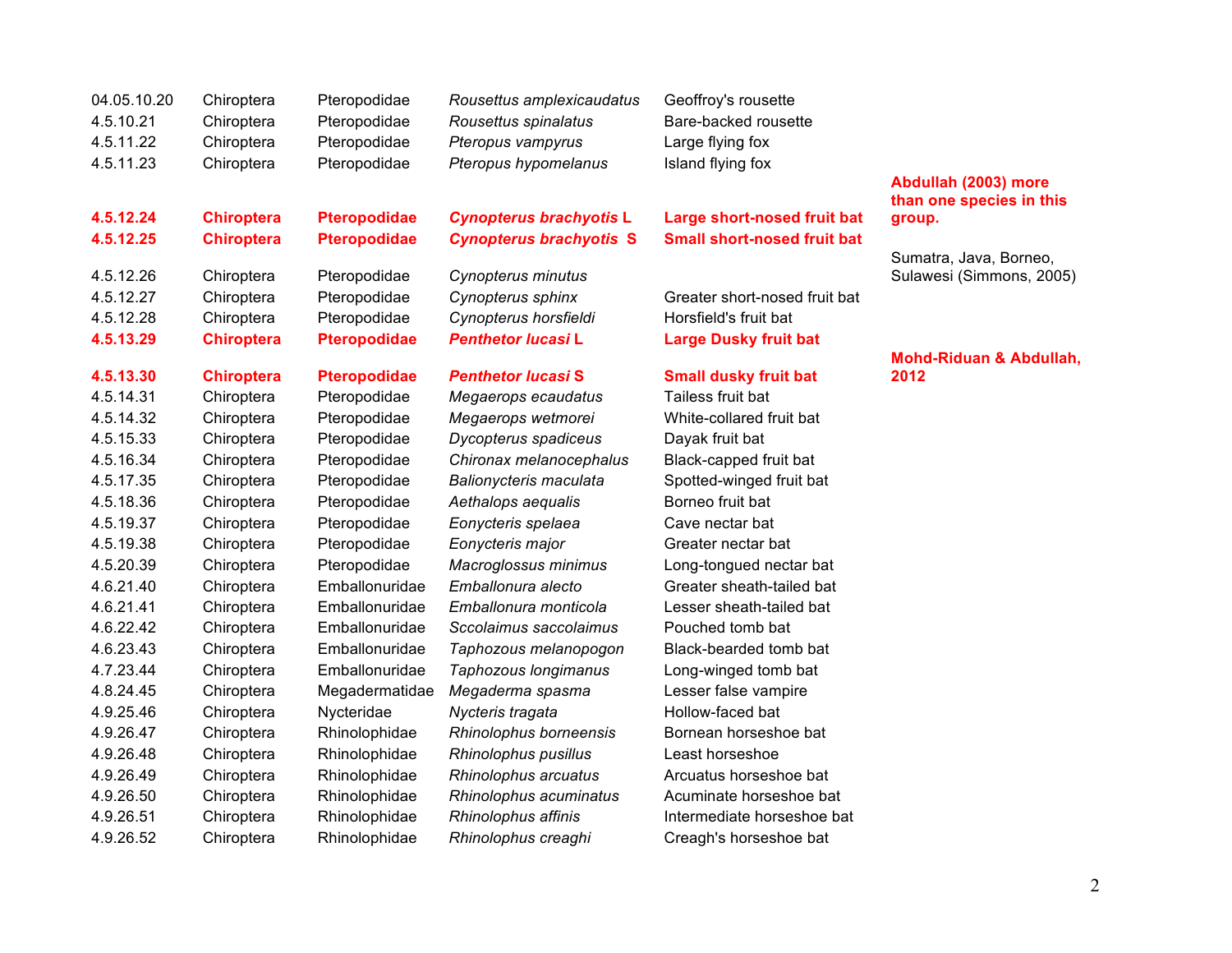| 4.9.26.53  | Chiroptera | Rhinolophidae  | Rhinolophus philippinensis | Philippine horseshoe bat      |
|------------|------------|----------------|----------------------------|-------------------------------|
| 4.9.26.54  | Chiroptera | Rhinolophidae  | Rhinolophus trifoliatus    | Trefoil horseshoe bat         |
| 4.10.26.55 | Chiroptera | Rhinolophidae  | Rhinolophus sedulus        | Lesser wolly horseshoe bat    |
| 4.10.27.56 | Chiroptera | Hipposideridae | Hipposideros ater          | Dusky roundleaf bat           |
| 4.10.27.57 | Chiroptera | Hipposideridae | Hipposideros atrox         | Lesser bicolour roundleaf bat |

### **(n=5); 136 kHz; Peninsular Malaysia (B) – 42-51 mm (n=5); 132 kHz; Peninsular Malaysia (C) – 43-45 mm (n=2); 141 kHz;** *c.* **10% genetic distance (Faisal, unpublished)**

**At least three** *H. bicolor*  **populations; FA 44-45 mm** 

| 4.10.27.58 | <b>Chirop</b> |
|------------|---------------|
| 4.10.27.59 | <b>Chirop</b> |
| 4.10.27.60 | Chiropt       |
| 4.10.27.61 | Chiropt       |
| 4.10.27.62 | Chiropt       |
| 4.10.27.63 | Chiropt       |
| 4.10.27.64 | Chiropt       |
| 4.10.27.65 | Chiropt       |
| 4.10.27.66 | Chiropt       |
| 4.10.27.67 | Chiropt       |
| 4.10.27.68 | Chiropt       |
| 4.10.27.69 | Chiropt       |
| 4.11.28.70 | Chiropt       |
| 4.11.29.71 | <b>Chirop</b> |
| 4.11.29.72 | Chirop        |
| 4.11.29.73 | Chiropt       |
| 4.11.29.74 | Chiropt       |
| 4.11.29.75 | Chiropt       |
| 4.11.29.76 | Chiropt       |
| 4.11.29.77 | Chiropt       |
| 4.11.29.78 | Chiropt       |
| 4.11.29.79 | Chiropt       |
| 4.11.30.80 | Chiropt       |
| 4.11.31.81 | Chiropt       |
| 4.11.31.82 | Chiropt       |
|            |               |

# 4.11.31.81 Chiroptera Vespertilionidae *Pipistrellus javanicus* Javan pistrelle 4.11.31.82 Chiroptera Vespertilionidae *Pipistrellus tenuis* Least pipistrelle

4.10.27.60 Chiroptera Hipposideridae *Hipposideros cineraceus* Ashy roundleaf bat 4.10.27.61 Chiroptera Hipposideridae *Hipposideros dyacorum* Dayak roundleaf bat 4.10.27.63 Chiroptera Hipposideridae *Hipposideros ridleyi* Ridley's roundleaf bat 4.10.27.64 Chiroptera Hipposideridae *Hipposideros cervinus* Fawn roundleaf bat 4.10.27.66 Chiroptera Hipposideridae *Hipposideros coxi* Cox's roundleaf bat 4.10.27.68 Chiroptera Hipposideridae *Hipposideros diadema* Diadem roundleaf bat 4.11.29.73 Chiroptera Vespertilionidae *Myotis ater* Black myotis 4.11.29.74 Chiroptera Vespertilionidae *Myotis montivagus* Large brown myotis 4.11.29.75 Chiroptera Vespertilionidae *Myotis siligorensis* Small-toothed myotis 4.11.29.76 Chiroptera Vespertilionidae *Myotis ridleyi* Ridley's myotis 4.11.29.77 Chiroptera Vespertilionidae *Myotis horsfieldii* Horsfield's myotis

### **4.10.27.58 Chiroptera Hipposideridae** *Hipposideros bicolor* **Large Bicolor roundleaf bat 4.10.27.59 Chiroptera Hipposideridae** *Hipposideros bicolor* **Small Bicolor roundleaf bat**

4.10.27.62 Chiroptera Hipposideridae *Hipposideros sabanus* Least roundleaf Synonym *H. doriae* 4.10.27.65 Chiroptera Hipposideridae *Hipposideros galeritus* Cantor's roundleaf bat 4.10.27.67 Chiroptera Hipposideridae *Hipposideros larvatus* Intermediate roundleaf bat 4.10.27.69 Chiroptera Hipposideridae *Hipposideros doriae* Bornean roundleaf bat Simmons, 2005 4.11.28.70 Chiroptera Hipposideridae *Coelops robinsoni* Lesser tailess roundleaf bat **4.11.29.71 Chiroptera Vespertilionidae** *Myotis muricola* **L Large Whiskered myotis Wiantoro et al 2012 4.11.29.72 Chiroptera Vespertilionidae** *Myotis muricola* **S Small whiskered myotis**

4.11.29.78 Chiroptera Vespertilionidae *Myotis hasseltii* Hasselt's large-footed myotis 4.11.29.79 Chiroptera Vespertilionidae *Myotis adversus* Grey large-footed myotis 4.11.30.80 Chiroptera Vespertilionidae *Myotis macrotarsus* Pallid large-footed myotis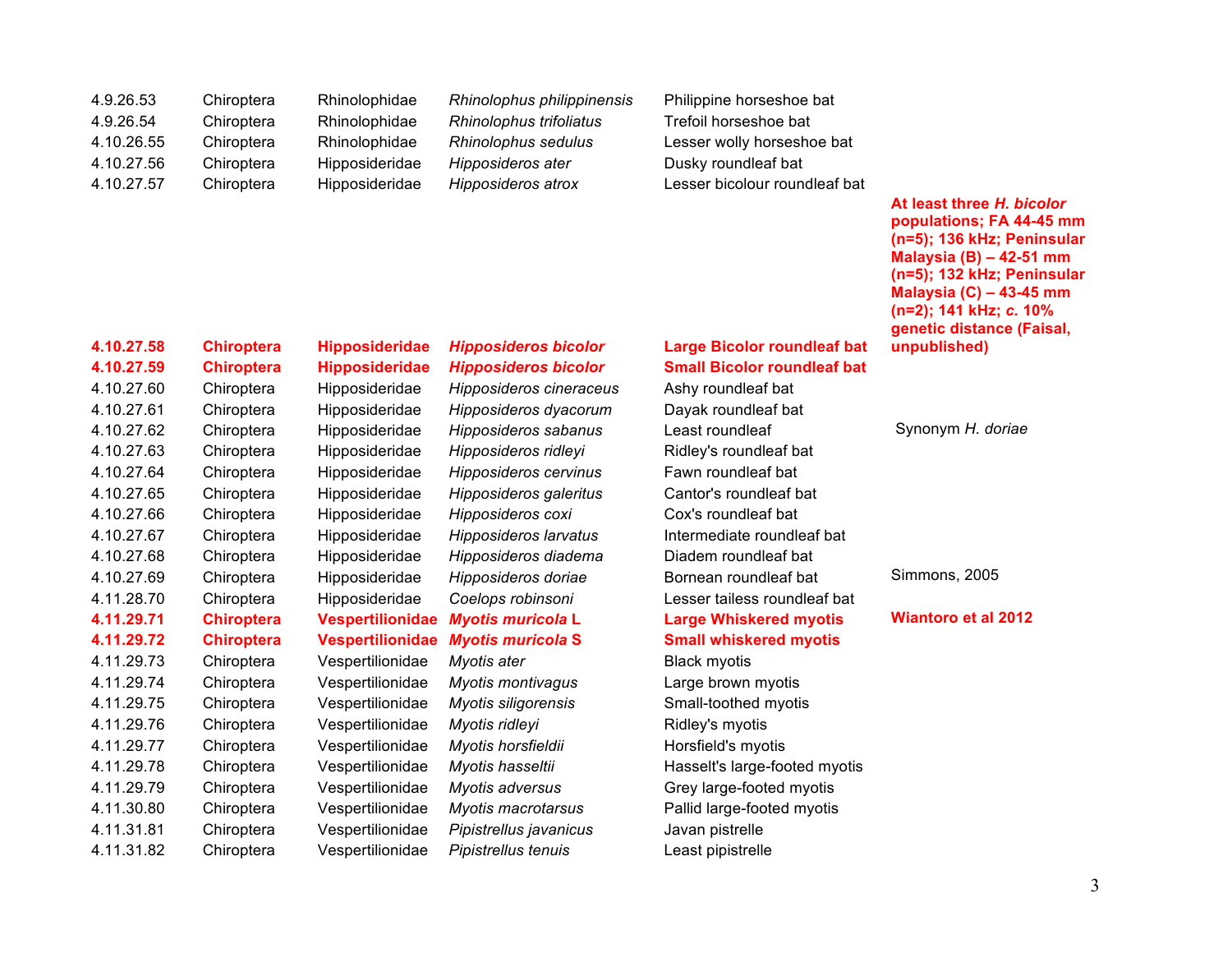| 4.11.31.83  | Chiroptera        | Vespertilionidae        | Pipistrellus ceylonicus  | Dark brown pipistrelle           |
|-------------|-------------------|-------------------------|--------------------------|----------------------------------|
| 4.11.31.84  | Chiroptera        | Vespertilionidae        | Pipistrellus kitcheneri  | Red-brown pipistrelle            |
| 4.11.31.85  | Chiroptera        | Vespertilionidae        | Pipistrellus petersi     | Wooly pipistrelle                |
| 4.11.31.86  | Chiroptera        | Vespertilionidae        | Pipistrellus cuprosus    | Coppery pipistrelle              |
| 4.11.31.87  | Chiroptera        | Vespertilionidae        | Pipistrellus imbricutus  | Brown pipistrelle                |
| 4.11.31.88  | Chiroptera        | Vespertilionidae        | Pipistrellus macrotis    | Big-eared pipistrelle            |
| 4.11.31.89  | Chiroptera        | Vespertilionidae        | Pipistrellus vordermanni | White-winged pipistrelle         |
| 4.11.32.90  | Chiroptera        | Vespertilionidae        | Nyctalus stenopterus     | Narrow-winged pipistrelle        |
| 4.11.33.91  | Chiroptera        | Vespertilionidae        | Glischropus tylopus      | Thick-thumb pipistrelle          |
| 4.11.34.92  | Chiroptera        | Vespertilionidae        | Philetor brachypterus    | Narrow-winged brown bat          |
| 4.11.35.93  | Chiroptera        | Vespertilionidae        | Hesperoptenus doriae     | False serotine                   |
| 4.11.35.94  | Chiroptera        | Vespertilionidae        | Hesperoptenus blanfordi  | Least false serotine             |
| 4.11.35.95  | Chiroptera        | Vespertilionidae        | Hesperoptenus tomesi     | Tomes' false serotine            |
| 4.11.36.96  | Chiroptera        | Vespertilionidae        | Tylonycteris robustula   | Greater bamboo bat               |
| 4.11.36.97  | Chiroptera        | Vespertilionidae        | Tylonycteris pachypus    | Lesser bamboo bat                |
| 4.11.37.98  | Chiroptera        | Vespertilionidae        | Scotophilus kuhlii       | Yellow house bat                 |
| 4.11.38.99  | Chiroptera        | Vespertilionidae        | Murina cyclotis          | Orange tube-nosed bat            |
| 4.11.38.100 | Chiroptera        | Vespertilionidae        | Murina aenea             | Bronzed tube-nosed bat           |
| 4.11.38.101 | Chiroptera        | Vespertilionidae        | Murina rozendaali        | Gilded tube-nosed bat            |
| 4.11.38.102 | Chiroptera        | Vespertilionidae        | Murina suilla            | Lesser tube-nosed bat            |
| 4.11.39.103 | Chiroptera        | Vespertilionidae        | Harpicephalus mordax     | Greater hairy-winged bat         |
| 4.11.39.104 | Chiroptera        | Vespertilionidae        | Harpiocephalus harpia    | Hairy-winged bat                 |
|             |                   |                         |                          |                                  |
| 4.11.40.105 | <b>Chiroptera</b> | <b>Vespertilionidae</b> | Kerivoula papillosa L    | <b>Large Papillose wooly bat</b> |
| 4.11.40.106 | <b>Chiroptera</b> | <b>Vespertilionidae</b> | Kerivoula papillosa S    | <b>Small Papillose wooly bat</b> |
| 4.11.40.107 | Chiroptera        | Vespertilionidae        | Kerivoula hardwickii     | Hardwicke's wooly bat            |
| 4.11.40.108 | Chiroptera        | Vespertilionidae        | Kerivoula pellucida      | Clear-winged wooly bat           |
| 4.11.40.109 | Chiroptera        | Vespertilionidae        | Kerivoula intermedia     | Small woolly bat                 |
| 4.11.40.110 | Chiroptera        | Vespertilionidae        | Kerivoula minuta         | Least wooly bat                  |

4.11.40.111 Chiroptera Vespertilionidae *Kerivoula whiteheadi* Whitehead's woolly bat

4.11.41.113 Chiroptera Vespertilionidae *Phoniscus jagori* Frosted groove-toothed bat 4.11.41.114 Chiroptera Vespertilionidae *Phoniscus atrox* Gilded groove-thoothed bat 4.11.42.115 Chiroptera Vespertilionidae *Miniopterus magnater* Large bent-winged bat

### 4.11.31.85 Chiroptera Vespertilionidae *Pipistrellus petersi* Wooly pipistrelle

4.11.31.86 Chiroptera Vespertilionidae *Pipistrellus cuprosus* Coppery pipistrelle 4.11.31.87 Chiroptera Vespertilionidae *Pipistrellus imbricutus* Brown pipistrelle eared pipistrelle te-winged pipistrelle ow-winged pipistrelle  $k$ -thumb pipistrelle 4.11.34.92 Chiroptera Vespertilionidae *Philetor brachypterus* Narrow-winged brown bat 4.11.35.94 Chiroptera Vespertilionidae *Hesperoptenus blanfordi* Least false serotine  $es'$  false serotine 4.11.36.96 Chiroptera Vespertilionidae *Tylonycteris robustula* Greater bamboo bat 4.11.36.97 Chiroptera Vespertilionidae *Tylonycteris pachypus* Lesser bamboo bat ow house bat 4.11.38.99 Chiroptera Vespertilionidae *Murina cyclotis* Orange tube-nosed bat 12ed tube-nosed bat ed tube-nosed bat 4.11.38.102 Chiroptera Vespertilionidae *Murina suilla* Lesser tube-nosed bat 4.11.39.103 Chiroptera Vespertilionidae *Harpicephalus mordax* Greater hairy-winged bat Corbet and Hill, 1992 y-winged bat<sup>r</sup>

Genus *Falsistrellus*  (Simmons, 2005) Genus *Arielulus* (Simmons, 2005)

**Complex;** *Kerivoula lenis*  **(Lenis wooly bat) (Francis, 2008) 4.11.40.106 Chiroptera Vespertilionidae** *Kerivoula papillosa* **S Small Papillose wooly bat Faisal et al 2010**

4.11.40.112 Chiroptera Vespertilionidae *Kerivoula picta* Painted wooly bat Simmons, 2005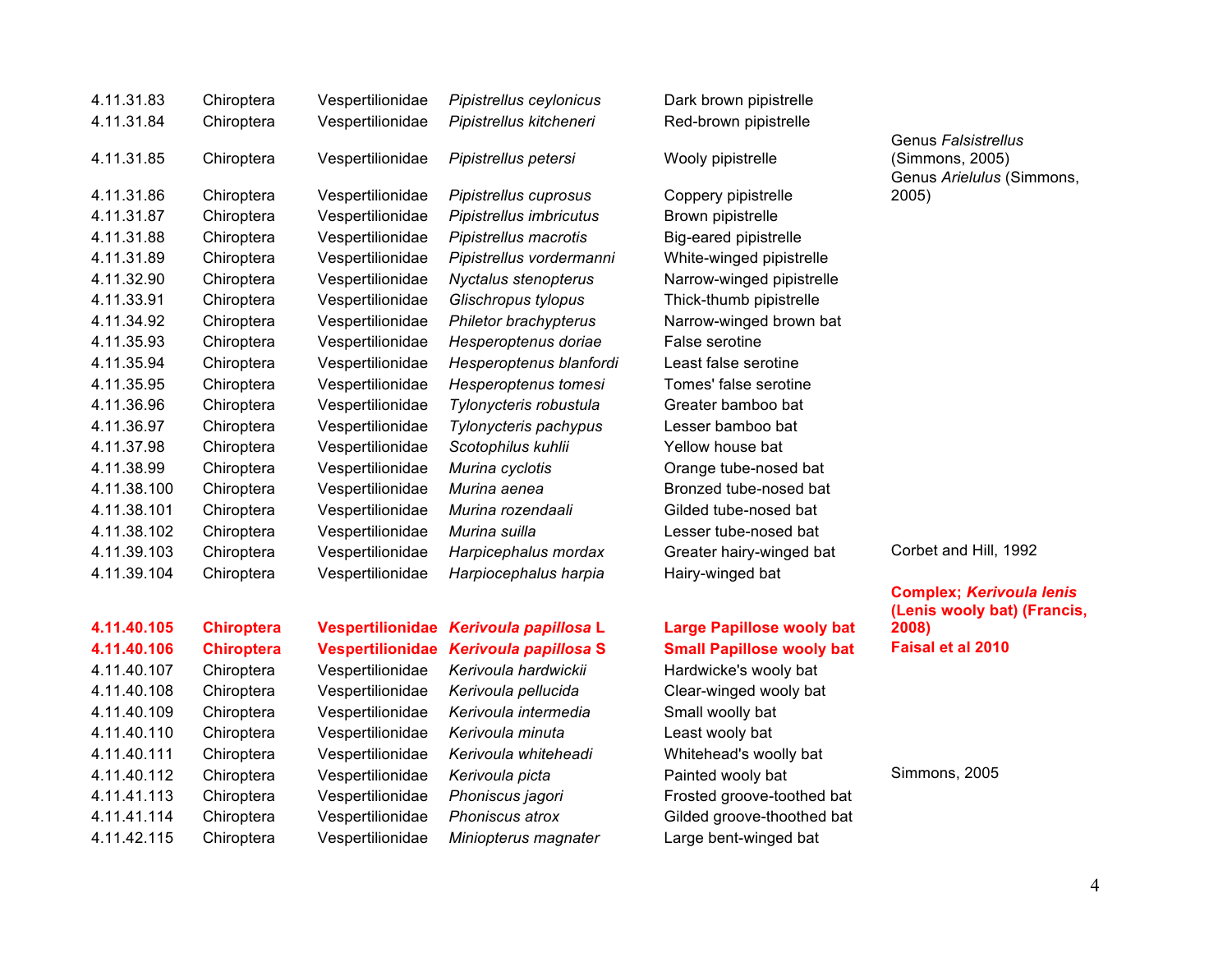| 4.11.42.116 | Chiroptera      | Vespertilionidae | Miniopterus schreibersi   | Common bent-winged bat        |
|-------------|-----------------|------------------|---------------------------|-------------------------------|
| 4.11.42.117 | Chiroptera      | Vespertilionidae | Miniopterus pusillus      | Small bent-winged bat         |
| 4.11.42.118 | Chiroptera      | Vespertilionidae | Miniopterus medius        | Medium bent-winged bat        |
|             |                 |                  |                           | Southeast Asian long-fingered |
| 4.11.42.119 | Chiroptera      | Vespertilionidae | <b>Miniopterus fuscus</b> | bat                           |
| 4.11.42.120 | Chiroptera      | Vespertilionidae | Miniopterus paululus      | Philippined long fingered bat |
| 4.11.42.121 | Chiroptera      | Vespertilionidae | Miniopterus australis     | Lesser bent-winged bat        |
| 4.12.43.122 | Chiroptera      | Mollosidae       | Cheiromeles torquatus     | Naked bat                     |
| 4.12.44.123 | Chiroptera      | Mollosidae       | Mops mops                 | Free-tailed bat               |
| 4.12.45.124 | Chiroptera      | Mollosidae       | Chaerephon johorensis     |                               |
| 4.12.45.125 | Chiroptera      | Mollosidae       | Chaerephon plicata        | Wrinkle-lipped bat            |
| 5.13.46.126 | Primates        | Loridae          | Nycticebus coucang        | Slow loris                    |
| 5.14.47.127 | <b>Primates</b> | Tarsiidae        | Tarsius bancanus          | Western tarsier               |
| 5.14.48.128 | Primates        | Cercopithecidae  | Presbytis melalophos      | <b>Banded langur</b>          |
| 5.14.48.129 | <b>Primates</b> | Cercopithecidae  | Presbytis hosei           | Hose's langur                 |
| 5.14.48.130 | <b>Primates</b> | Cercopithecidae  | Presbytis rubicunda       | Maroon langur                 |
| 5.14.48.131 | Primates        | Cercopithecidae  | Presbytis frontata        | White-fronted langur          |
| 5.14.48.132 | <b>Primates</b> | Cercopithecidae  | Presbytis cristata        | Silvered langur               |
| 5.14.49.133 | <b>Primates</b> | Cercopithecidae  | Nasalis larvatus          | Proboscis                     |
| 5.14.50.134 | Primates        | Cercopithecidae  | Macaca fascicularis       | Long-tailed macaque           |
| 5.14.50.135 | Primates        | Cercopithecidae  | Macaca nemestrina         | Pig-tailed macaque            |
| 5.14.51.136 | Primates        | Cercopithecidae  | Hylobates muelleri        | Bornean gibbon                |
| 5.14.52.137 | Primates        | Cercopithecidae  | Pongo pygmaeus            | Orang-utan                    |
| 6.15.53.138 | Pholidota       | Manidae          | Manis javanica            | Pangolin                      |
| 7.16.54.139 | Rodentia        | Sciuridae        | Ratufa affinis            | Giant squirrel                |
| 7.16.55.140 | Rodentia        | Sciuridae        | Callosciurus prevostii    | Prevost's squirrel            |
| 7.16.55.141 | Rodentia        | Sciuridae        | Callosciurus baluensis    | Kinabalu squirrel             |
| 7.16.55.142 | Rodentia        | Sciuridae        | Callosciurus notatus      | Plantain squirrel             |
| 7.16.55.143 | Rodentia        | Sciuridae        | Callosciurus adamsi       | Ear-spot squirrel             |
| 7.16.55.144 | Rodentia        | Sciuridae        | Callosciurus orestes      | Bornean black-banded squirrel |
| 7.16.56.145 | Rodentia        | Sciuridae        | Sundasciurus hippurus     | Horse-tailed squirrel         |
| 7.16.56.146 | Rodentia        | Sciuridae        | Sundasciurus Iowii        | Low's squirrel                |
| 7.16.56.147 | Rodentia        | Sciuridae        | Sundasciurus tenuis       | Slender squirrel              |
| 7.16.56.148 | Rodentia        | Sciuridae        | Sundasciurus jentinki     | Jentink's squirrel            |
| 7.16.56.149 | Rodentia        | Sciuridae        | Sundasciurus brookei      | Brooke's squirrel             |
| 7.16.56.150 | Rodentia        | Sciuridae        | Glyphotes simus           | Red-bellied sculptor squirrel |
| 7.16.57.151 | Rodentia        | Sciuridae        | Lariscus insignis         | Three-striped ground squirrel |
|             |                 |                  |                           |                               |

Iong-fingered fingered bat

4.12.45.124 Chiroptera Mollosidae *Chaerephon johorensis* MIA unpublished record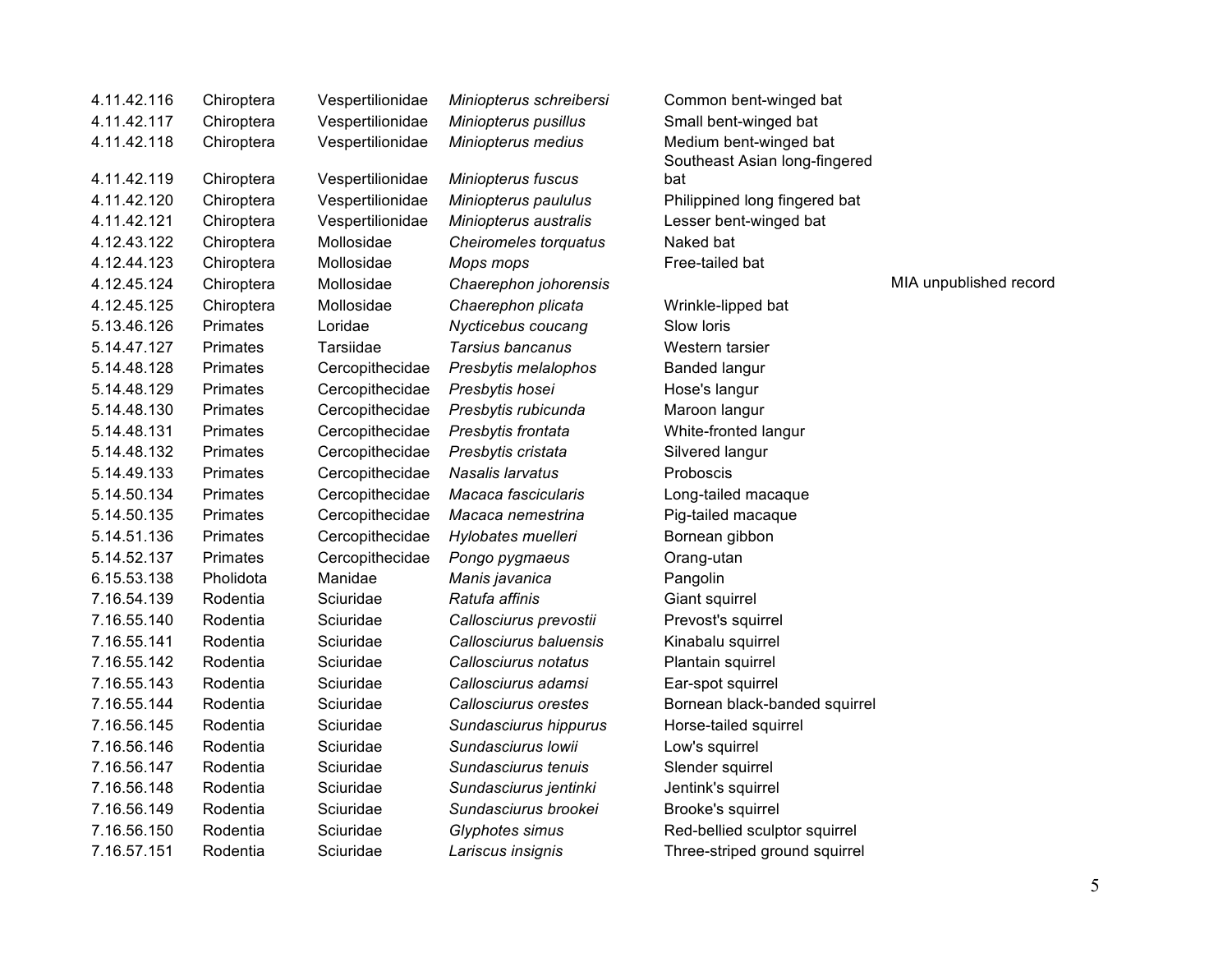| 7.16.57.152 | Rodentia | Sciuridae | Lariscus hosei            | Four-striped ground squirrel<br>Bornean mountain ground |
|-------------|----------|-----------|---------------------------|---------------------------------------------------------|
| 7.16.58.153 | Rodentia | Sciuridae | Dremomys everetti         | squirrel                                                |
| 7.16.59.154 | Rodentia | Sciuridae | Rhinosciurus laticaudatus | Shrew-faced ground squirrel                             |
| 7.16.60.155 | Rodentia | Sciuridae | Nannosciurus melanotis    | Black-eared pigmy squirrel                              |
| 7.16.61.156 | Rodentia | Sciuridae | Exilisciurus exilis       | Plain pigmy squirrel                                    |
| 7.16.61.157 | Rodentia | Sciuridae | Exilisciurus whiteheadi   | Whitehead's pigmy squirrel                              |
| 7.16.62.158 | Rodentia | Sciuridae | Rheithrosciurus macrotis  | Tufted ground squirrel                                  |
| 7.16.63.159 | Rodentia | Sciuridae | Petaurillus hosei         | Hose's pigmy flying squirrel                            |
| 7.16.63.159 | Rodentia | Sciuridae | Petaurillus emiliae       | Lesser pigmy flying squirrel                            |
| 7.16.64.160 | Rodentia | Sciuridae | lomys horsfieldi          | Horsfield's flying squirrel                             |
| 7.16.65.161 | Rodentia | Sciuridae | Aeromys tephromelas       | <b>Black flying squirrel</b>                            |
| 7.16.65.162 | Rodentia | Sciuridae | Aeromys thomasi           | Thomas's flying squirrel                                |
| 7.16.66.163 | Rodentia | Sciuridae | Petinomys hageni          | Hagen's flying squirrel                                 |
| 7.16.66.164 | Rodentia | Sciuridae | Petinomys genibarbis      | Whiskered flying squirrel                               |
| 7.16.66.165 | Rodentia | Sciuridae | Petiomys setosus          | Temminck's flying squirrel                              |
| 7.16.67.166 | Rodentia | Sciuridae | Petiomys vordermanni      | Vordermann's flying squirrel                            |
| 7.16.68.167 | Rodentia | Sciuridae | Hylopetes lepidus         | Grey-cheeked flying squirrel                            |
| 7.16.68.168 | Rodentia | Sciuridae | Hylopetes spadiceus       | Red-cheeked flying squirrel                             |
| 7.16.69.169 | Rodentia | Sciuridae | Pteromyscus pulverulentus | smoky flying squirrel                                   |
| 7.16.70.170 | Rodentia | Sciuridae | Petaurista petaurista     | Red giant flying squirrel                               |
| 7.16.70.171 | Rodentia | Sciuridae | Petaurista elegans        | Spotted giant flying squirrel                           |
| 7.17.71.172 | Rodentia | Muridae   | Rattus rattus             | House rat                                               |
| 7.17.71.173 | Rodentia | Muridae   | Rattus tiomanicus         | Malaysian field rat                                     |
| 7.17.71.174 | Rodentia | Muridae   | Rattus argentiventer      | Ricefield rat                                           |
| 7.17.71.175 | Rodentia | Muridae   | Rattus baluensis          | Summit rat                                              |
| 7.17.71.176 | Rodentia | Muridae   | Rattus exulans            | Polynesia rat                                           |
| 7.17.71.177 | Rodentia | Muridae   | Rattus norvegicus         | Norway rat                                              |
| 7.17.72.178 | Rodentia | Muridae   | Sundamys muelleri         | Muller's rat                                            |
| 7.17.72.179 | Rodentia | Muridae   | Sundamys infraluteus      | Mountain giant rat                                      |
| 7.17.73.180 | Rodentia | Muridae   | Niviventer cremoriventer  | Dark-tailed rat                                         |
| 7.17.73.181 | Rodentia | Muridae   | Niviventer rapit          | Long-tailed mountain rat                                |
| 7.17.74.182 | Rodentia | Muridae   | Maxomys rajah             | Brown spiny rat                                         |
| 7.17.74.183 | Rodentia | Muridae   | Maxomys surifer           | Red spiny rat                                           |
| 7.17.74.184 | Rodentia | Muridae   | Maxomys alticola          | Mountain spiny rat                                      |
| 7.17.74.185 | Rodentia | Muridae   | Maxomys ochraceiventer    | Chestnut-bellied spiny rat                              |
| 7.17.74.186 | Rodentia | Muridae   | Maxomys baeodon           | Small spiny rat                                         |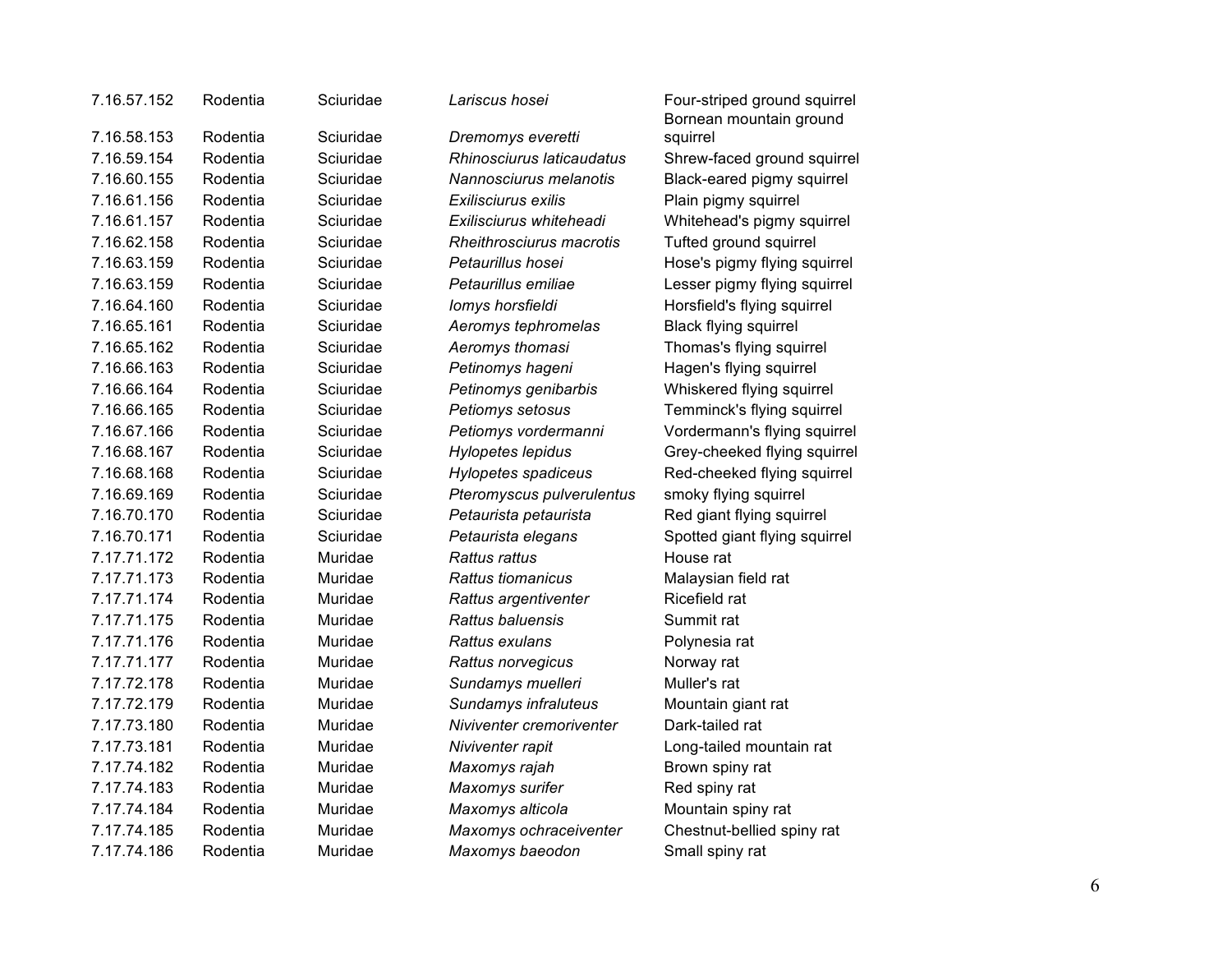| 7.17.74.187 | <b>Rodentia</b> | <b>Muridae</b>  | Maxomys whiteheadi L        | <b>Large Whitehead's rat</b>                                       |
|-------------|-----------------|-----------------|-----------------------------|--------------------------------------------------------------------|
| 7.17.74.188 | <b>Rodentia</b> | <b>Muridae</b>  | <b>Maxomys whiteheadi S</b> | <b>Small Whitehead's rat</b>                                       |
| 7.17.75.189 | Rodentia        | Muridae         | Leopoldamys sabanus         | Long-tailed giant rat                                              |
| 7.17.76.190 | Rodentia        | Muridae         | Lenothrix canus             | Grey tree rat                                                      |
| 7.17.77.191 | Rodentia        | Muridae         | Mus castaneus               | Asian house rat                                                    |
| 7.17.77.192 | Rodentia        | Muridae         | Mus caroli                  | Ricefield mouse                                                    |
|             |                 |                 |                             | Common pencil-tailed tree-                                         |
| 7.17.78.193 | Rodentia        | Muridae         | Chiropodomys gliroides      | mouse                                                              |
| 7.17.78.194 | Rodentia        | Muridae         | Chiropodomys major          | Large pencil-tailed tree-mouse<br>Grey-bellied pencil-tailed tree- |
| 7.17.78.195 | Rodentia        | Muridae         | Chiropodomys muroides       | mouse                                                              |
| 7.18.79.196 | Rodentia        | Muridae         | Haeromys margarettae        | Ranee mouse                                                        |
| 7.20.80.197 | Rodentia        | Hystricidae     | Trichys fasciculata         | Long-tailed porcupine                                              |
| 7.20.81.198 | Rodentia        | Hystricidae     | Hystrix brachyura           | Common porcupine                                                   |
| 7.21.82.199 | Rodentia        | Hystricidae     | Thecurus crassispinis       | Thick-spined porcupine                                             |
| 8.21.83.200 | Cetacea         | Balaenopteridae | Balaenoptera musculus       | Blue whale                                                         |
| 8.21.83.201 | Cetacea         | Balaenopteridae | Balaenoptera physalus       | Fin whale                                                          |
| 8.21.83.202 | Cetacea         | Balaenopteridae | Balaenoptera borealis       | Sei whale                                                          |
| 8.21.83.203 | Cetacea         | Balaenopteridae | Balaenoptera edeni          | Bryde's whale                                                      |
| 8.21.83.204 | Cetacea         | Balaenopteridae | Balaenoptera acutorostrata  | Minke whale                                                        |
| 8.22.84.205 | Cetacea         | Balaenopteridae | Megaptera novaeangliae      | Humpback whale                                                     |
| 8.22.85.206 | Cetacea         | Physeteridae    | Physeter macrocephalus      | Sperm whale                                                        |
| 8.22.86.207 | Cetacea         | Physeteridae    | Kogia breviceps             | Pigmy sperm whale                                                  |
| 8.23.86.208 | Cetacea         | Physeteridae    | Kogia simus                 | Dwarf sperm whale                                                  |
| 8.23.87.209 | Cetacea         | Ziphiidae       | Ziphius cavirostris         | Cuvier's beak whale                                                |
| 8.24.88.210 | Cetacea         | Ziphiidae       | Mesoplodon spp              | Beaked whale                                                       |
| 8.24.89.211 | Cetacea         | Delphinidae     | Orcaella brevirostris       | Irrawaddy dolphin                                                  |
| 8.24.90.212 | Cetacea         | Delphinidae     | Peponocephala electra       | Melon-headed whale                                                 |
| 8.24.91.213 | Cetacea         | Delphinidae     | Feresa attenuata            | Pigmy killer whale                                                 |
| 8.24.91.214 | Cetacea         | Delphinidae     | Pseudorca crassidens        | False killer whale                                                 |
| 8.24.92.215 | Cetacea         | Delphinidae     | Orcinus orca                | Killer whale                                                       |
| 8.24.93.216 | Cetacea         | Delphinidae     | Globicephala macrorhynchus  | Short-finned pilot whale                                           |
| 8.24.94.217 | Cetacea         | Delphinidae     | Steno bredanensis           | Rough-toothed dolphin<br>Indo-pacific hump-backed                  |
| 8.24.95.218 | Cetacea         | Delphinidae     | Sousa chienensis            | dolphin                                                            |
| 8.24.96.219 | Cetacea         | Delphinidae     | Lagenodelphis hosei         | Fraser's dolphin                                                   |
| 8.24.97.220 | Cetacea         | Delphinidae     | Delphinus delphis           | Common dolphin                                                     |
|             |                 |                 |                             |                                                                    |

### **7.17.74.187 Rodentia Muridae** *Maxomys whiteheadi* **L Large Whitehead's rat Nur Aida & Abdullah 2011**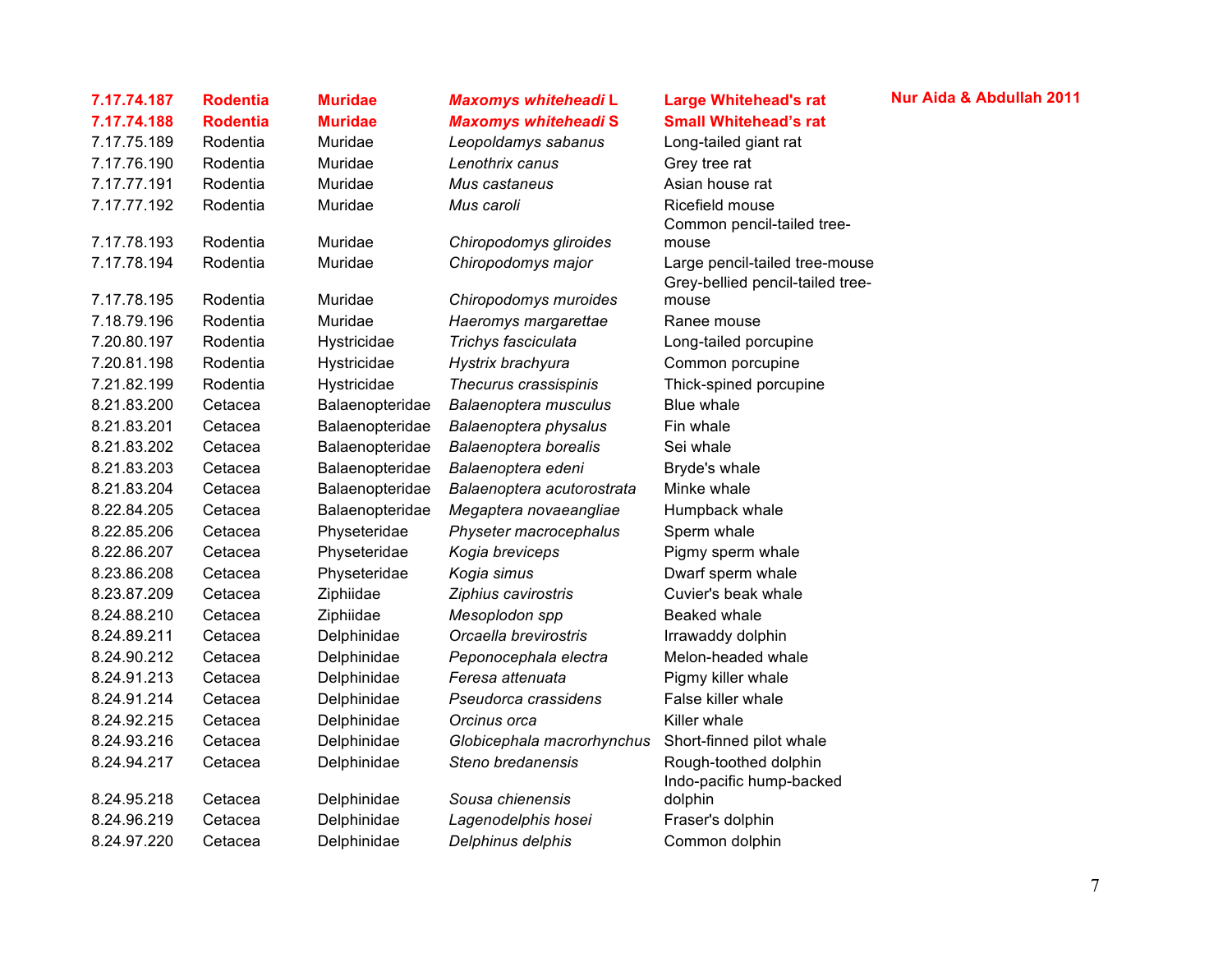| 8.24.98.221   | Cetacea     | Delphinidae  | Tursiops truncatus         | Bottlenose dolphin           |
|---------------|-------------|--------------|----------------------------|------------------------------|
| 8.24.99.222   | Cetacea     | Delphinidae  | Grampus griseus            | Risso's dolphin              |
| 8.24.100.223  | Cetacea     | Delphinidae  | Stenella attenuata         | Spotted dolphin              |
| 8.24.100.224  | Cetacea     | Delphinidae  | Stenella coeruleoalba      | Striped dolphin              |
| 8.25.100.225  | Cetacea     | Delphinidae  | Stenella longirostris      | Long-snouted spinner dolphin |
| 9.26.101.226  | Cetacea     | Phocoenidae  | Neophocaena phocaenoides   | Finless porpoise             |
| 9.27.102.227  | Carnivora   | Canidae      | Canis familiaris           | Domestic dog                 |
| 9.28.103.228  | Carnivora   | Ursidae      | Helarctos malayanus        | Sun bear                     |
| 9.28.104.229  | Carnivora   | Mustelidae   | Martes flavigula           | Yellow-throated marten       |
| 9.28.104.230  | Carnivora   | Mustelidae   | Mustela nudipes            | Malay weasel                 |
| 9.28.105.231  | Carnivora   | Mustelidae   | Melogale personata         | Ferret-badger                |
| 9.28.106.232  | Carnivora   | Mustelidae   | Mydaus javanensis          | Malaya badger                |
| 9.28.107.233  | Carnivora   | Mustelidae   | Lutra sumatrana            | Hairy-nosed otter            |
| 9.28.107.234  | Carnivora   | Mustelidae   | Lutra lutra                | Eurosian otter               |
| 9.28.107.235  | Carnivora   | Mustelidae   | Lutra perspicillata        | Smooth otter                 |
| 9.29.108.236  | Carnivora   | Mustelidae   | Amblonyx cinerea           | Oriental small-clawed otter  |
| 9.29.109.237  | Carnivora   | Viverridae   | Viverra tangulunga         | Malay civet                  |
| 9.29.110.238  | Carnivora   | Viverridae   | Prionodon lisang           | <b>Banded linsang</b>        |
| 9.29.111.239  | Carnivora   | Viverridae   | Paradoxurus hermaphroditus | Common palm civet            |
| 9.29.112.240  | Carnivora   | Viverridae   | Paguma larvata             | Masked palm civet            |
| 9.29.113.241  | Carnivora   | Viverridae   | Arctictis binturong        | Bearcat                      |
| 9.29.114.242  | Carnivora   | Viverridae   | Arctogalidia trivirgata    | Small-toothed palm civet     |
| 9.29.115.243  | Carnivora   | Viverridae   | Hemigalus derbyanus        | Banded palm civet            |
| 9.29.116.244  | Carnivora   | Viverridae   | Diplogale hosei            | Hose's civet                 |
| 9.29.117.245  | Carnivora   | Viverridae   | Cynogale bennettii         | Otter-civet                  |
| 9.29.118.246  | Carnivora   | Viverridae   | Herpestes brachyurus       | Short-tailed mongoose        |
| 9.29.118.247  | Carnivora   | Viverridae   | Herpestes hosei            | Hose's mongoose              |
| 9.30.118.248  | Carnivora   | Viverridae   | Herpestes semitorquatus    | Collared mongoose            |
| 9.30.119.248  | Carnivora   | Felidae      | Neofelis nebulosa          | Clouded leopard              |
| 9.30.120.250  | Carnivora   | Felidae      | Pardofelis marmorata       | Marbled cat                  |
| 9.30.121.251  | Carnivora   | Felidae      | Catopuma badia             | Bay cat                      |
| 9.30.122.252  | Carnivora   | Felidae      | Prionailurus planiceps     | Flat-headed cat              |
| 9.30.122.253  | Carnivora   | Felidae      | Prionailurus bengalensis   | Leopard cat                  |
| 9.31.123.254  | Carnivora   | Felidae      | Felis catus                | Domestic cat                 |
| 10.32.124.255 | Sirenia     | Dugongidae   | Dugong dugon               | Dugong                       |
| 11.33.125.256 | Proboscidae | Elephantidae | Elephas maximus            | Pigmy elephant               |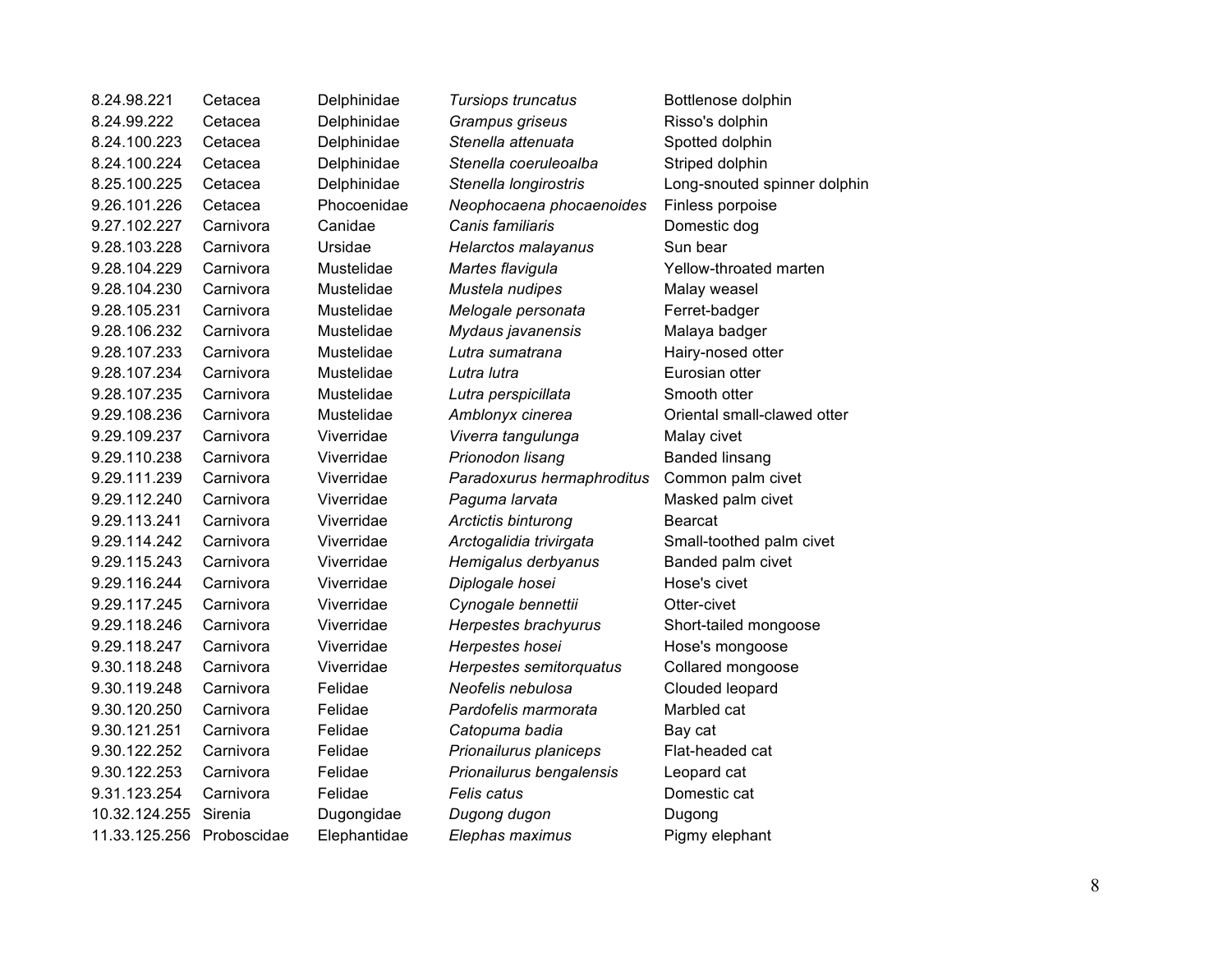|                            | 12.34.126.257 Perissodactyla | Rhinocerotidae | Dicerorhinus sumatrensis | Sumatran rhinoceros    |
|----------------------------|------------------------------|----------------|--------------------------|------------------------|
| 13.34.127.258 Artiodactyla |                              | Suidae         | Sus barbatus             | Bearded pig            |
| 13.35.127.259 Artiodactyla |                              | Suidae         | Sus scrofa               | Domestic pig           |
| 13.35.128.260 Artiodactyla |                              | Tragulidae     | Tragulus javanicus       | Lesser mouse-deer      |
| 13.36.128.261 Artiodactyla |                              | Tragulidae     | Tragulus napu            | Greater mouse-deer     |
| 13.36.129.262 Artiodactyla |                              | Cervidae       | Muntiacus muntjak        | Red muntjac            |
| 13.36.129.263 Artiodactyla |                              | Cervidae       | Muntiacus atherodes      | Bornean yellow muntjac |
| 13.36.130.264 Artiodactyla |                              | Cervidae       | Cervus unicolor          | Sambar deer            |
| 13.37.130.265 Artiodactyla |                              | Cervidae       | Cervus timorensis        | Javan deer             |
| 13.37.131.266 Artiodactyla |                              | <b>Bovidae</b> | Bos javanicus            | Tembadau               |
| 13.37.131.267 Artiodactyla |                              | <b>Bovidae</b> | Bos indicus              | Domestic cattle        |
| 13.37.132.268 Artiodactyla |                              | <b>Bovidae</b> | <b>Bubalus bubalis</b>   | Water buffalo          |
| 13.37.133.269 Artiodactyla |                              | <b>Bovidae</b> | Capra aegagrus           | Domestic goat          |
|                            |                              |                |                          |                        |

### References on Mammal of Borneo

Abdullah MT. 2003. Biogeography and variation of *Cynopterus brachyotis* in Southeast Asia. PhD thesis The University of Queensland, Brisbane.

Abdullah MT., Moritz C, Grigg GC and Hall LS. 2000. Evidence of cryptic species within *Cynopterus brachyotis* by using mtDNA sequence. In Yaacob Z, Moo-Tan S, Yorath S (eds) In situ and ex situ Biodiversity Conservation. Yayasan Sabah, Kota Kinabalu.

Abdullah MT, VK Jayaraj. 2006. Preliminary investigation on the relationship of the nominate C. brachyotis with the small-sized and large-sized C. brachyotis using clustering analysis. Sarawak Mus. J. 62: 223-236.

Abdullah MT, Wong Siew Fui and Besar Ketol. 2010. Catalogue of mammals in the UNIMAS Zoological Museum. Universiti Malaysia Sarawak Publication, Kota Samarahan.

Campbell P, CJ Schneider, AM Adnan, A Zubaid, TH Kunz. 2004. Phylogeny and phylogeography of Old World fruit bats in the *Cynopterus brachyotis* complex. Mol. Phylogen. Evol. 33: 764-781.

Corbet and Hill 1993. Corbet GB, JE Hill. 1992. The mammals of the Indomalayan region: a systematic review. Oxford: Oxford Univ. Press.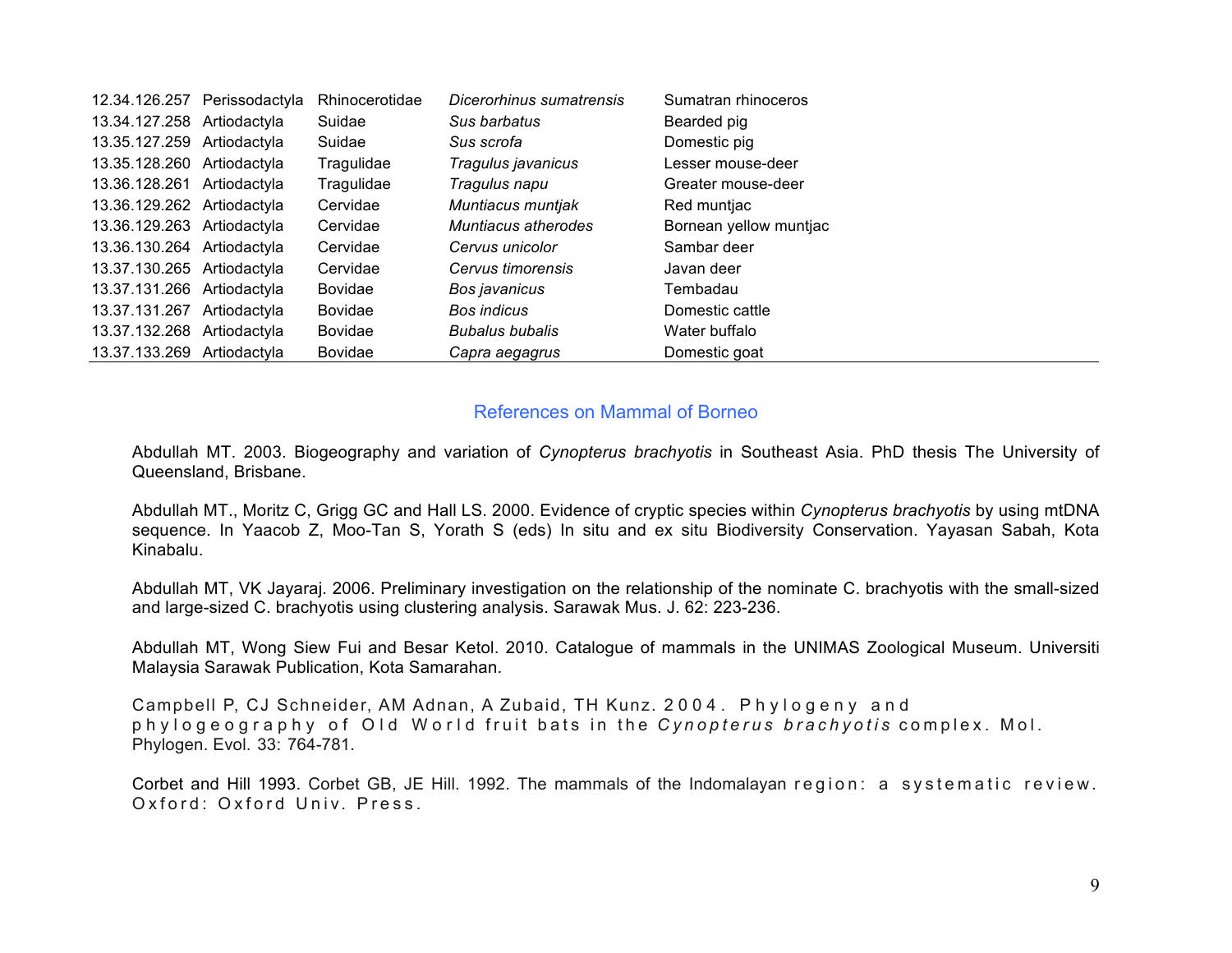Faisal Ali Anwarali Khan, Sergio Solari, Vicki J. Swier, Peter A. Larsen, M. T. Abdullah, Robert J. Baker. 2010. Systematics of Malaysian woolly bats (Vespertilionidae: *Kerivoula*) inferred from mitochondrial, nuclear, karyotypic, and morphological data. Journal of Mammalogy. 91(5): 1058-1072.

Faisal Ali Anwarali Khan, V.J. Swier, P.A. Larsen, S. Solari, K. Besar, M. Wahap, S. Ellagupillay, M. Marklarin, M.T. Abdullah, and R.J. Baker. 2008. Using Genetics and Morphology to Examine Species Diversity of Old World Bats: report of a recent collection from Malaysia. Occasional Papers at Museum of Texas Tech University. http://www.nsrl.ttu.edu/publications/opapers/ops/OP281.pdf .

Fong PH. 2011. Genetic variation and population structure of the genus *Cynopterus* in Malaysia. Master thesis, Universiti Malaysia Sarawak, Kota Samarahan, Malaysia.

Francis CM. 1990. Trophic structure of bat communities in the understorey of lowland dipterocarp rain forest in Malaysia. J. Trop. Ecol. 6: 421-431.

Francis CM. 2008. A field guide to the mammals of Southeast Asia. London: New Holland Publishers, 392 pp.

Hasan, N.H., Abdullah, M.T. 2011. A morphological analysis of Malaysian *Kerivoula* (Chiroptera, Vespertilionidae). Mammal Study 36: 87-97.

Hill JE. 1983. Bats (Mammalia: Chiroptera) from Indo-Australia. Bull. Br. Mus. Nat. Hist. Zool. 45(3):103-208.

Jayaraj, V.K., C.J. Laman and M.T. Abdullah. 2012. A predictive model to differentiate the fruit bats *Cynopterus brachyotis* and *C. cf. brachyotis* forest (Chiroptera: Pteropodidae) from Malaysia using multivariate analysis. Zoological Studies 51(2): 259-271.

Koopman KF. 1989. Distribution pattern of Indo-Malayan bats (Mammalia: Chiroptera). Amer. Mus. Novitates 2942: 1-19.

Lord Medway. 1977. Mammal od Borneo. Malaysian Branch of the Royal Asiatic Society, Kuala Lumpur.

Mohd Ridwan A. R. and M.T. Abdullah. 2012. Population Genetics of the Cave-dwelling Dusky Fruit Bat, *Penthetor lucasi,* Based on Four Populations in Malaysia. Pertanika Journal of Tropical Agricultural Science 35 (3): 459-484.

Mohd Ridwan A. R. and M.T. Abdullah. 2011. Morphological Variation in the Dusky Fruit Bat, *Penthetor lucasi*, in Sarawak, Malaysia. Tropical Natural History 10(2): 141-158.